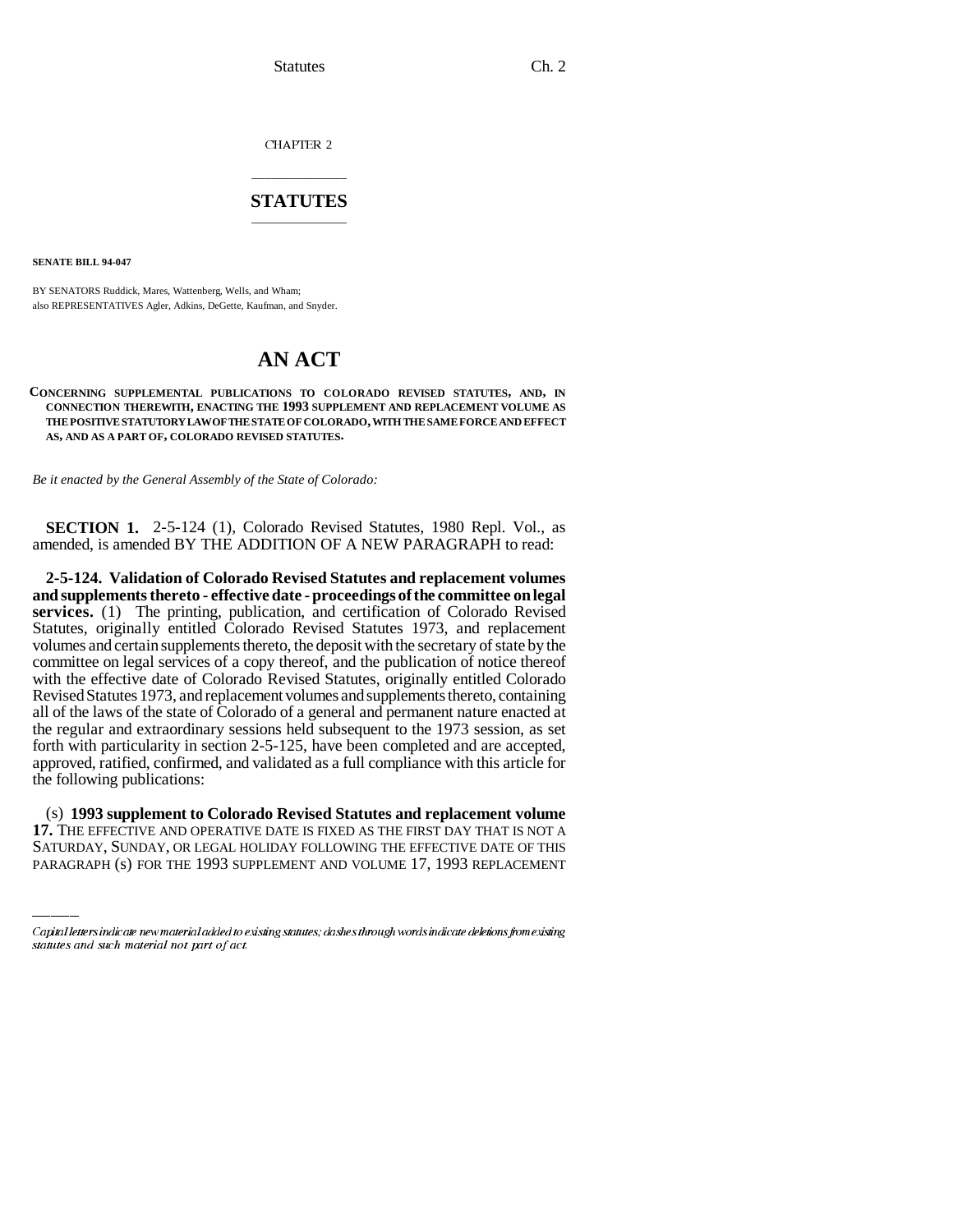VOLUME.

**SECTION 2.** 2-5-125 (1), Colorado Revised Statutes, 1980 Repl. Vol., as amended, is amended BY THE ADDITION OF A NEW PARAGRAPH to read:

**2-5-125. Supplements and replacement volumes to Colorado Revised Statutes - report - enactment - publication - effective date.** (1) The following supplements and replacement volumes to Colorado Revised Statutes, originally entitled Colorado Revised Statutes 1973, as corrected, collated, edited, revised, and compiled by the revisor and as certified by the committee on legal services, are prepared and published pursuant to and in conformity with section 2-5-117:

(s) (I) **1993 supplement.** THE 1993 SUPPLEMENT, HEREBY DESIGNATED AND DECLARED TO BE PART OF THE "OFFICIAL REPORT OF THE COMMITTEE ON LEGAL SERVICES", CONTAINS:

(A) ALL THE LAWS OF A GENERAL AND PERMANENT NATURE ENACTED AFTER THE 1973 REGULAR SESSION OF THE COLORADO GENERAL ASSEMBLY FOR VOLUME 13;

(B) ALL THE LAWS OF A GENERAL AND PERMANENT NATURE ENACTED AFTER THE 1980 REGULAR SESSION OF THE COLORADO GENERAL ASSEMBLY FOR VOLUME 1B;

(C) ALL THE LAWS OF A GENERAL AND PERMANENT NATURE ENACTED AFTER THE 1982 REGULAR SESSION OF THE COLORADO GENERAL ASSEMBLY FOR VOLUMES 16A AND 16B;

(D) ALL THE LAWS OF A GENERAL AND PERMANENT NATURE ENACTED AFTER THE 1984 REGULAR SESSION OF THE COLORADO GENERAL ASSEMBLY FOR VOLUME 14;

(E) ALL THE LAWS OF A GENERAL AND PERMANENT NATURE ENACTED AFTER THE 1986 EXTRAORDINARY SESSION OF THE COLORADO GENERAL ASSEMBLY FOR VOLUMES 3A, 3B, 8A, 8B, 12A, AND 12B;

(F) ALL THE LAWS OF A GENERAL AND PERMANENT NATURE ENACTED AFTER THE 1987 REGULAR SESSION OF THE COLORADO GENERAL ASSEMBLY FOR VOLUMES 4A, 4B, 6A, AND 6B;

(G) ALL THE LAWS OF A GENERAL AND PERMANENT NATURE ENACTED AFTER THE 1988 EXTRAORDINARY SESSION OF THE COLORADO GENERAL ASSEMBLY FOR VOLUMES 9, 10A, AND 10B;

(H) ALL THE LAWS OF A GENERAL AND PERMANENT NATURE ENACTED AFTER THE 1989 REGULAR SESSION OF THE COLORADO GENERAL ASSEMBLY FOR VOLUMES 11A AND 11B;

(I) ALL THE LAWS OF A GENERAL AND PERMANENT NATURE ENACTED AFTER THE 1990 REGULAR SESSION OF THE COLORADO GENERAL ASSEMBLY FOR VOLUME 15;

(J) ALL THE LAWS OF A GENERAL AND PERMANENT NATURE ENACTED AFTER THE 1991 FIRST EXTRAORDINARY SESSION OF THE COLORADO GENERAL ASSEMBLY FOR VOLUMES 5A AND 5B;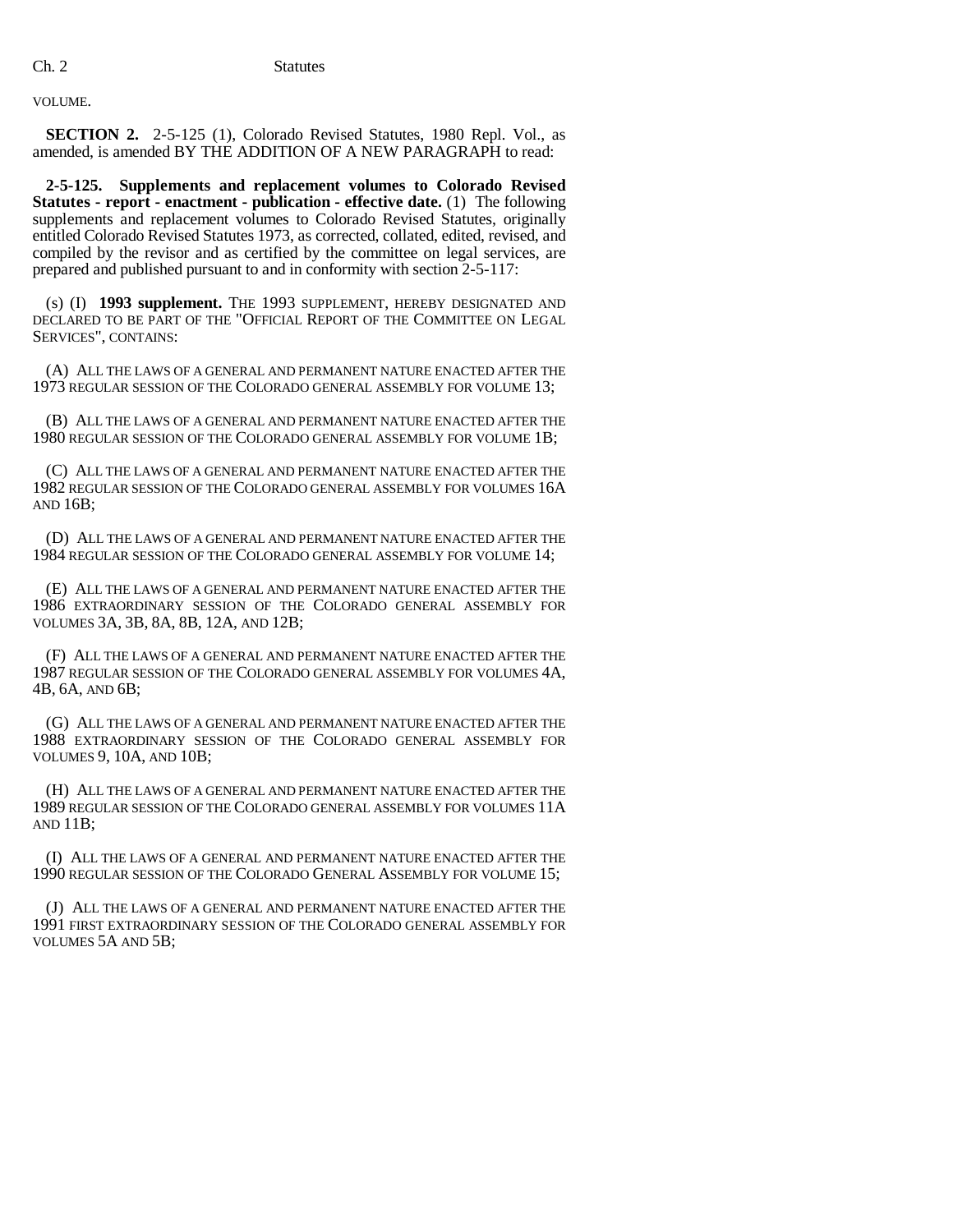(K) ALL THE LAWS OF A GENERAL AND PERMANENT NATURE ENACTED AFTER THE 1992 REGULAR SESSION OF THE COLORADO GENERAL ASSEMBLY FOR VOLUME 2.

(II) **Volume 17, 1993 replacement volume.** VOLUME 17, 1993 REPLACEMENT VOLUME, HEREBY DESIGNATED AND DECLARED TO BE ALSO A PART OF THE "OFFICIAL REPORT OF THE COMMITTEE ON LEGAL SERVICES", CONTAINS ALL THE LAWS OF A GENERAL AND PERMANENT NATURE OF THE STATE OF COLORADO FOR TITLES 40 TO 43 WHICH WERE REVISED AND REENACTED IN COLORADO REVISED STATUTES 1973 TOGETHER WITH THE 1992 SUPPLEMENT THERETO AND THE LAWS OF A GENERAL AND PERMANENT NATURE ENACTED BY THE FIFTY-NINTH GENERAL ASSEMBLY AT ITS FIRST REGULAR SESSION IN 1993 PERTAINING THERETO.

(III) A COPY OF SAID SUPPLEMENTS AND REPLACEMENT VOLUME, TOGETHER WITH A LISTING OF THE REVISOR'S CHANGES, HAS BEEN DELIVERED TO EACH MEMBER OF THE GENERAL ASSEMBLY AND IS APPROVED AND ADOPTED.

(IV) THE STATUTORY LAW OF THE STATE OF COLORADO OF A GENERAL AND PERMANENT NATURE, AS CORRECTED, HARMONIZED, COLLATED, EDITED, REVISED, AND COMPILED IN SAID "OFFICIAL REPORT OF THE COMMITTEE ON LEGAL SERVICES", IS ENACTED AS THE POSITIVE AND STATUTORY LAW OF THE STATE OF COLORADO WITH THE SAME LEGAL FORCE AND EFFECT AS, AND AS PART OF, COLORADO REVISED STATUTES.

**SECTION 3.** Part 8 of article 61 of title 12, Colorado Revised Statutes, 1991 Repl. Vol., as amended, is amended BY THE ADDITION OF A NEW SECTION to read:

**12-61-810. Compensation.** (1) IN ANY REAL ESTATE TRANSACTION, THE BROKER'S COMPENSATION MAY BE PAID BY THE SELLER, THE BUYER, THE LANDLORD, THE TENANT, A THIRD PARTY, OR BY THE SHARING OR SPLITTING OF A COMMISSION OR COMPENSATION BETWEEN BROKERS.

(2) PAYMENT OF COMPENSATION SHALL NOT BE CONSTRUED TO ESTABLISH AN AGENCY RELATIONSHIP BETWEEN THE BROKER AND THE PARTY WHO PAID SUCH COMPENSATION.

(3) A SELLER OR LANDLORD MAY AGREE THAT A TRANSACTION-BROKER, SINGLE AGENT, OR SUBAGENT MAY SHARE THE COMMISSION OR OTHER COMPENSATION PAID BY SUCH SELLER OR LANDLORD WITH ANOTHER BROKER.

(4) A BUYER OR TENANT MAY AGREE THAT A SINGLE AGENT, TRANSACTION-BROKER, OR SUBAGENT MAY SHARE THE COMMISSION OR OTHER COMPENSATION PAID BY SUCH BUYER OR TENANT WITH ANOTHER BROKER.

(5) A BUYER'S OR TENANT'S AGENT SHALL OBTAIN THE WRITTEN APPROVAL OF SUCH BUYER OR TENANT BEFORE SUCH AGENT MAY PROPOSE TO THE SELLER'S OR LANDLORD'S AGENT THAT SUCH BUYER'S OR TENANT'S AGENT BE COMPENSATED BY SHARING COMPENSATION PAID BY SUCH SELLER OR LANDLORD.

(6) PRIOR TO OFFERING TO BUY, SELL, OR LEASE, THE IDENTITY OF THOSE PARTIES, PERSONS, OR ENTITIES PAYING COMPENSATION OR COMMISSIONS TO ANY BROKER,